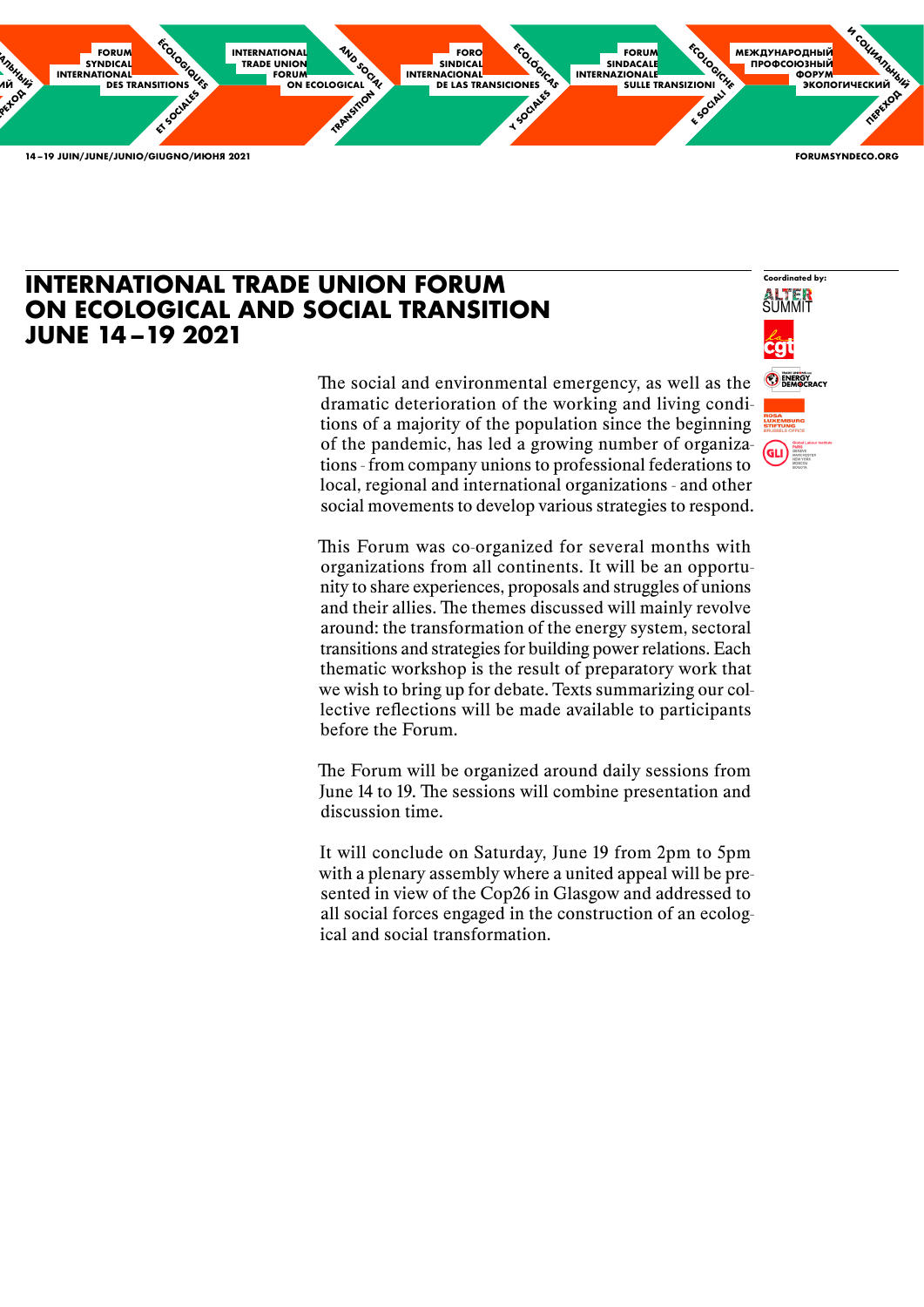

| Monday<br>June<br>14 | 12:15pm-<br>1pm<br>(CET) | <b>Opening session</b><br>Interventions by:<br>Bazie Bassolme, CGT-B (Burkina Faso)<br>Denis Bolduc, FTQ (Canada)<br>David Boys, PSI (Worldwide)<br>Alana Dave, ITF (Wordwide)<br>Philippe Martinez, CGT (France)<br>Mariano Sanz, CC.OO (Spain)<br>Ludovic Voet, CES (Europe)<br>Dong-Gyu Yang, KCTU (South Korea)                                                                                                                                                                                                                                       |                                                                                                                                                                                                                                                                                                                        |
|----------------------|--------------------------|-----------------------------------------------------------------------------------------------------------------------------------------------------------------------------------------------------------------------------------------------------------------------------------------------------------------------------------------------------------------------------------------------------------------------------------------------------------------------------------------------------------------------------------------------------------|------------------------------------------------------------------------------------------------------------------------------------------------------------------------------------------------------------------------------------------------------------------------------------------------------------------------|
|                      | 1pm-<br>3pm<br>(CET)     | <b>Health</b><br>The degradation of the environment has led to a multiplication of pandem-<br>ics (known as Zoonosis) and diseases linked to environmental degrada-<br>tion. The Covid-19 epidemic and its human and social damage testify to the<br>urgency of (re) building a health and pharmaceutical system that is equal<br>to the challenges. What are the proposals and strategies of health work-<br>ers' organizations, on the front line of these human disasters, to respond?                                                                 | With:<br>CC.OO (Spain)<br><b>CDT-C (Congo)</b><br>CDT-M (Morocco)<br><b>CGT Santé (France)</b><br><b>CSA (Senegal)</b><br><b>FESACI-CG (Ivory Coast)</b><br>FeSP UGT (Spain)<br><b>FMTS (Worldwide)</b><br>KCTU-KPTU (South Korea)<br>KTR (Russia)<br>PSI (Worldwide)<br>Sud Santé Sociaux (France)<br>Unifor (Canada) |
|                      |                          | <b>Multinational Compagnies</b><br>Today, initiatives to tackle the climate crisis, reduce pollution, fight ine-<br>qualities at work, guarantee workers' rights and stimulate fair economic<br>activity are multiplying. But they are coming up against the giant energy<br>interest's commerce, the automobile industry, and urban services. Mul-<br>tinational companies are behind the multiplication of production activ-<br>ities that harm both the environment, workers and communities. What<br>trade union action can be taken to counter this? | With:<br><b>CDT-C (Congo)</b><br>CSA (Senegal)<br><b>CSP Conlutas (Brazil)</b><br>KTR (Russia)<br>NTUI (India)<br>ReAct (France)<br>SEIU (USA)<br><b>SHERPA (Worldwide)</b><br>Solidaires (France)<br><b>Sud Amazon (France)</b>                                                                                       |
|                      | $3:30$ pm $-$<br>5:30pm  | <b>Territories in transition</b><br>The communities and the workers that give them vitality through their                                                                                                                                                                                                                                                                                                                                                                                                                                                 | With:<br>CC.OO (Spain)<br><b>CDT-C (Congo)</b><br><b>CGT FAPT (France)</b><br><b>CGT-SP Territoriaux (France)</b>                                                                                                                                                                                                      |

The communities and the workers that give them vitality through their knowledge of local needs and their interrelation with a series of essential activities, have a key role to play in the ecological transition. Starting from the example of the postal sector, this working group will open reflections on the strategies within the trade union movement to contribute to it.

### **Construction and urbanism**

Carrying out thermal renovation work on housing, which has the advantage of mobilizing jobs and skills that cannot be relocated, strengthening collective control of urbanization, and fighting against precariousness through the right to housing: How are these struggles being carried out by the trade union movement and the communities of committed inhabitants and what are the stakes in view of the COP 26?

# **PROGRAM**

All times shown are in the CEST time zone.

**5:30pm**

(CET)

**CIG (Galicia-Spain) CSA (Senegal) CUP-W (Canada) FTQ (Quebec) PSI (Worldwide) SUD-PTT (France) UGT (Spain) UMT (Morocco)**

#### **With:**

**Alliance Citoyenne (France) AMCU (South Africa) CC.OO (Spain) CGIL (Italy) CGT-B (Burkina Faso) CGT Construction (France) CSC-ASV (Belgium) FETBB (Europe) FICA-UGT (Spain) FTQ Construction (Quebec) UIL (Italy) UNIA Geneva (Switzerland) UNTM (Mali)**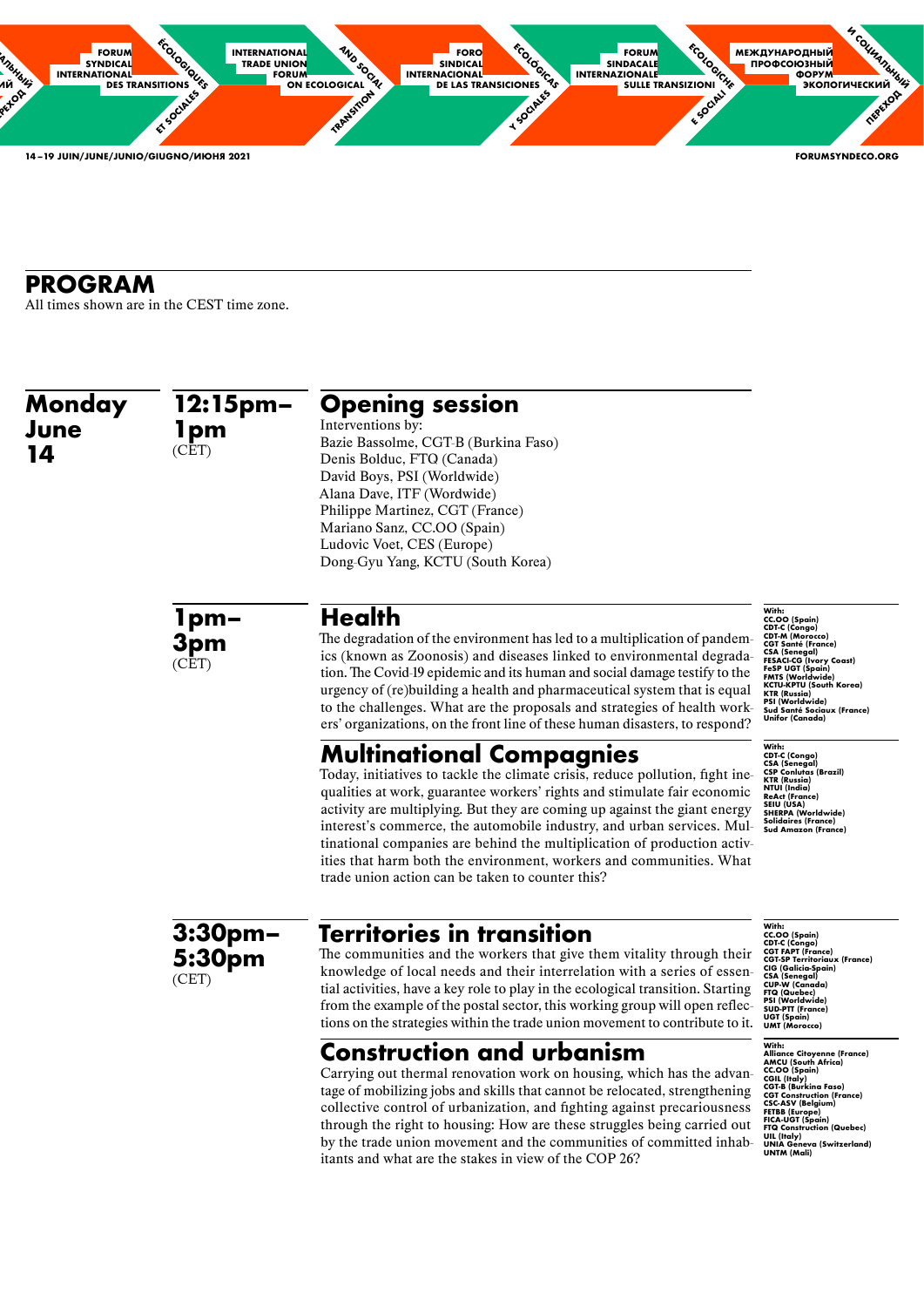

# **Reorientation and industrial diversification**

The industrial capacities, in certain branches, are for a non-negligible part of them turned towards a production which does not correspond to the needs of an ecological and socially just transition. A crucial question then becomes how to organize an industrial reorientation, not only in adequacy with democratically defined needs, but also by relying on the expertise and the know-how of the employees from these industries. Based on the experience of the Thales group's trade unions, working on the reorientation of the infrastructure dedicated to its military branch towards its medical branch, this group will look at trade union strategies aimed at public control of industrial conversions under the control of employees and citizens.

### **The environment in daily trade union activities**

While many campaigns and plans developed by organizations all point to the potential for job creation and improvements in living conditions of a fair and inclusive transition, the response to these slogans in companies is more mixed. How can daily union activity be reconciled with environmental issues? What levers outside the company can be mobilized? Are these questions condemned to be limited to an «additional action», beyond the trade union work itself, or can they be directly integrated into this work?

**1pm– 3pm**  $(CET)$ 

### **Water**

Between the disruption of "hydrological cycle" due to climate change, the privatisation led by multinationals in the «small water cycle» (drinking water and wastewater treatment), pollution problems in aquatic environments and the overuse of water resources for industrial or agricultural purposes, nearly 40% of the world's population is under «water stress». It is vital for our societies to ensure the sustainability and the right to access water. Based on the struggles of unions and groups of inhabitants, the first victims of the situation, this working group proposes to take stock of current struggles and the need to build answers adapted to improving the quality and different uses of water.

# **Industry**

The managers of large groups locate production in the most profitable

places, i.e. those where they can best exploit the workers. This decomposition of the production process on the planet leads not only to serious social consequences but also to environmental damage and an increase in GHG emissions since the products must then be repatriated to the places where they are needed. To rebuild a sustainable development model, it is necessary to define industrial sectors to be controlled at the level of countries or continents, with a more circular economy and a production of sustainable, repairable objects. This transformation of the productive system must be beneficial for all peoples and all, with a development that is not at the expense of each other, but through cooperation. The demand to put the patents of vaccines in the public domain is a good example of cooperation.

**Tuesday June 15**

> **3:30pm– 5:30pm** (CET)

**With: AIMTA (Canada) CC.OO (Spain) CGT Thalès (France) Ex Lucas (UK) FGTB Métallos (Belgium) FICA-UGT (Spain) KMWU-KCTU (South Korea) PCS (UK) Taller Ecologista (Argentina)**

**With: CC.OO (Spain) CEPAG (Belgium) CGIL (Italy) CSA (Senegal) CUPE (Canada) ECTUN (Europe) FederConsumatori (Italy) INDECOSA–CGT (France) LO (Sweden) Solidaires (France) UGICT-CGT (France) UGT CEC (Spain) UIL (Italy)**

**With: CC.OO (Spain) CGT-SP (France)**

**Council of Canadians (Canada)**

**CSA (Senegal) EPSU (Europe)**

**EYDAP (Greece) EYATH Union (Greece) INDECOSA-CGT (France) Plataformas de acuerdos pùblicos de las Americas (South America) Pravo Na Vodu (Serbia) SFCP (Canada) STAL (Portugal) UGT-CEC (Spain) Ver.di (Germany)**

**With: AIMTA (Canada) CC.OO (Spain) CGT (France)**

**CUT Brasil (Brazil) DISK (Turkey) FICA-UGT (Spain) FTQ (Quebec) KMWU-KCTU (South Korea)**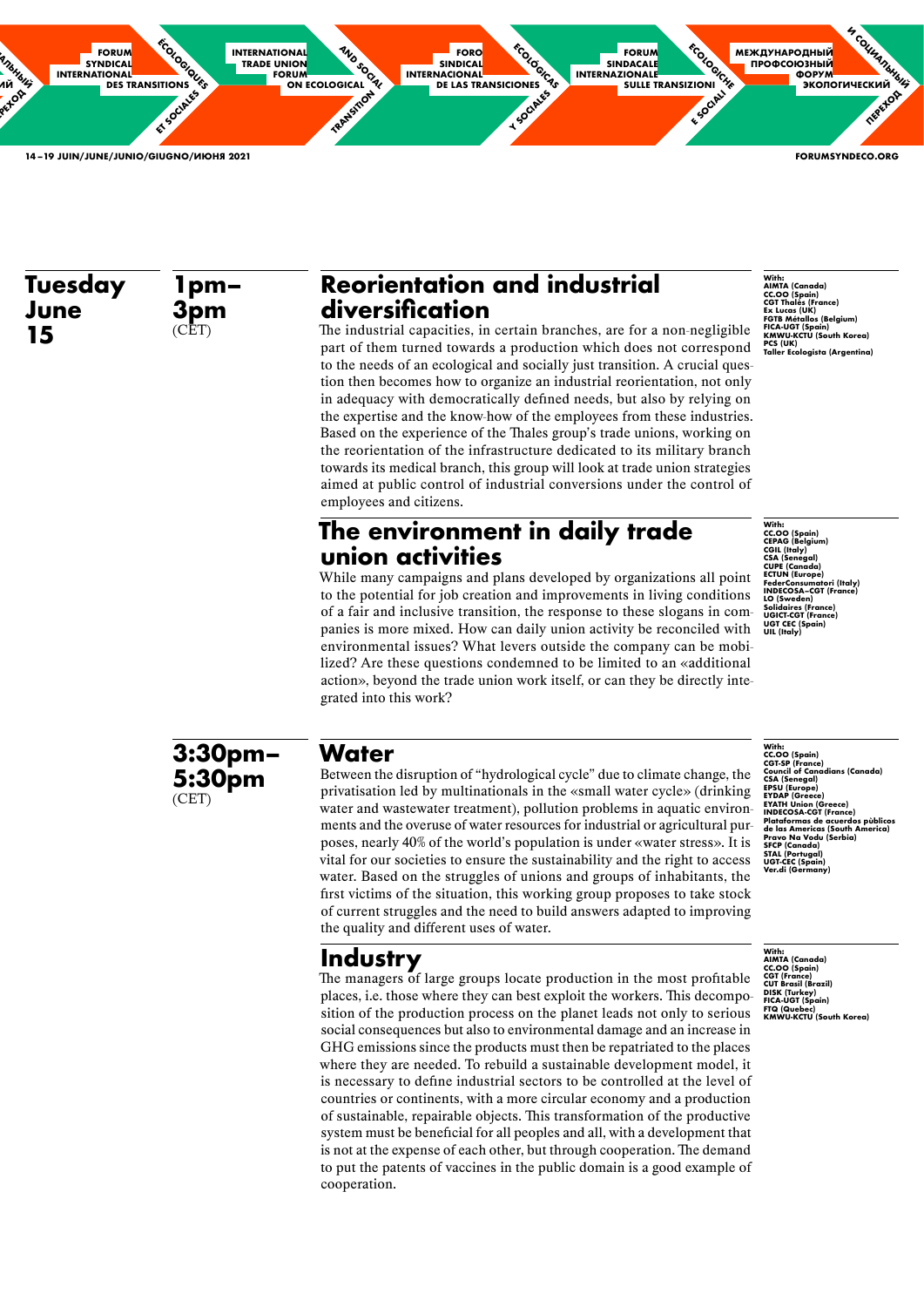

# **Towards a Public Energy Future**

This session will share findings of the Interim Report developed by the Trade Union Task Force for a Public Energy Future. The final report of the Task Force will be completed before COP26 in Glasgow. Unions participating in the Task Force will present the main findings of the Interim Report, which consists of an analysis of the neoliberal approach to energy transition; the reasons  $-$  technical, social, ecological, and financial  $-$  of why a comprehensive public ownership is critical in terms of the broader decarbonization effort, and it will draw attention to some of the critical questions and debates that need to take place with regard to energy transition planning, technologies, social and ecological issues, and how public ownership would allow for a new approach to energy options.

The neoliberal approach to tackling climate change and its energy policy framework pushed by the European Commission, the World Bank, and the IMF is failing. This corporate-led approach to decarbonization is based on the commodification of energy; the privatization of public energy systems, infrastructure, and resources; and corporate subsidies. This approach is fueling even more inequality, exclusion of workers and consumers and leaving millions living in fuel poverty or without any access to energy. As trade unions we see the need to develop an alternative based on energy as a public good, provided as a public service, with democratic control of the sector. This alternative stops the decarbonization agenda from being driven by profit and instead, opens the opportunity to prioritize workers, communities, and ecological needs while delivering a socially just and economy-wide decarbonization within the limited timeframe we have left.

### **Extractivism and natural resources**

Natural resources and raw materials, which are essential to the functioning of industries and the energy sector, are very often extracted under undignified working conditions and with disastrous environmental consequences. At the last COP, [or "recent COPs"] many actors from the South underlined the importance of considering the unequal exchange within the trade of raw materials to propose credible answers to the objectives of reducing GHG emissions. Which trade union strategies should mining organizations use to combine local development, social justice, and environmental preservation? How can we build a global response with workers' organizations involved upstream and downstream of these supply chains?

**Wednesd. June 16 3:30pm** (CET)

**1pm–**

**3:45pm– 5:45pm** (CET)

**With: CC.OO (Spain) CGSP-ACOD (Belgium) CIG (Spain) CUPE (Canada) CUT Brasil (Brazil) EPSU (Belgium) ETF (Europe) FNME-CGT (France) FNV (Netherlands) FTQ (Canada) General Federation of PPC (Greece) ITF (Worldwide) KCTU-KPTU (South Korea) PCS (UK) PSI (Worldwide) PSI Africa (South Africa) PSI Asia Pacific (Asia) RLS Brussels (Europe) STUC (UK) TUED-NY (USA) UGT-T (Tunisia) Unison (UK) Unite the Union (UK) University Of Glasgow (Scotland) VTHC (Australia)**

**With:** 

**CC.OO (Spain) CGT-B (Burkina Faso) CDT-C (Congo) CDT-M (Morocco) CIG (Spain-Galicia) CRAAD-OI (Madagascar) CSA (Senegal) FMTS (Worldwide) KPVU (Ukraina) Métallos FTQ (Quebec) Plataforma Latinoamericana y Caribeña por la Justicia Climática – Accion Ecologica (Ecuador) SYNATRAMIN-USTN (Niger) Union for Ecology (Turkey)**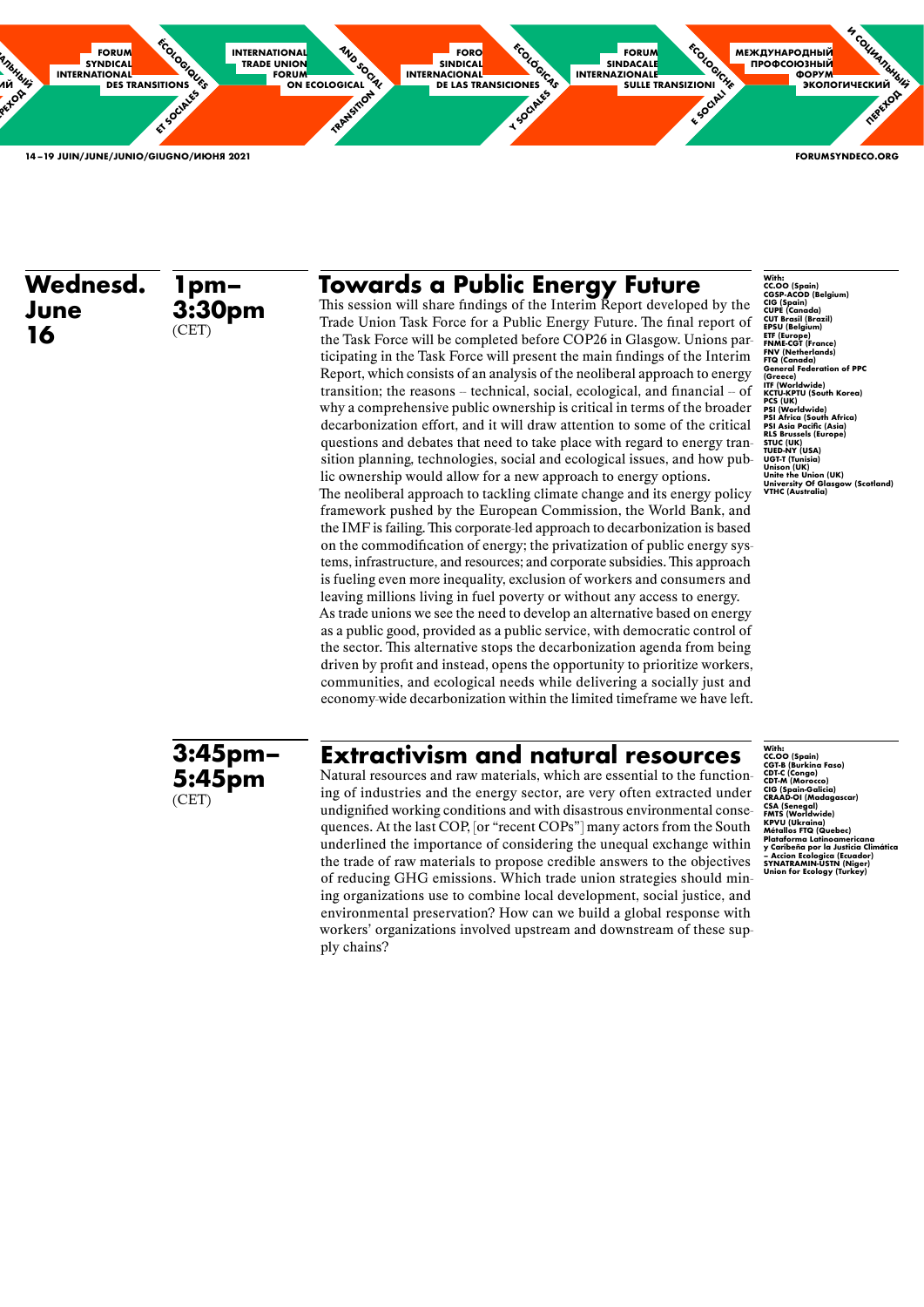

### **Transport**

The transport sector now accounts for nearly 40% of total GHG emissions in the world. To achieve climate neutrality, the transformation of transport modes is fundamental (urban and non-urban). What are the trade unions' proposals to move towards an ecologically sustainable transport system (rail, aerial, road, and marine) without pitting workers in the different transport sectors against each other?

### **Agriculture**

Faced with a liberalized and increasingly industrial agriculture, which consumes energy and water resources, destroys jobs and contributes to the erosion of biodiversity, the quality of water and the health of agricultural workers and consumers, it is necessary to rethink the global agricultural policy around 4 fundamental dimensions: food sovereignty, control of the distribution of value, right to income and respect for the environment. While the promotion of technologies and the commodification of carbon continue to benefit agribusiness, what transition should the agricultural model make to reduce its effects on the climate?

**1pm– 4pm**  $(CET)$ 

With:<br>AIMTA (Quebec)<br>ATGWU (Uganda)<br>CC.OO (Spain)<br>CGT Cheminots (France) **CGT Marins (France) CGT Transport (France) CSA (Senegal) CTA-T (Argentina) FESACI-CG (Ivory Coast) FESMC-UGT (Spain) ITF (Worldwide) IWGB (UK) KCTU-KPTU (South Korea) KPVU (Ukraina) RMTU (New Zealand) SCFP (Canada) SEPB (Quebec) TUTD (Greece) UNTM (Mali)**

**Women and climate** Women have a specific relationship with the environment. The gendered division of labor, both domestic and paid, assigns them mainly to the work of care. They care to others and to maintaining the quality of their environment. Women represent 80% of the climate refugees and 70% of the poorest people on the planet. Each natural disaster results in an increase in domestic violence. Mobilized against the salary inequalities between women and men, the violence of the patriarchal system, they are the first actors of the movements for the defense of natural resources and against predatory capitalism. Sometimes at the risk of their lives, like Berta Caceres, an environmental activist assassinated in Honduras, for opposing the construction of a dam and the draining of the living space of indigenous populations. And yet, they remain a minority in the governmental or associative bodies supposed to fight against climate change. Our role as trade unionists is to propose an ecological transition that considers the role of women in the management of resources and that is a lever to obtain equality between women and men.

#### **Thursday June 17**

**1pm– 3pm** (CET)

**3:30pm–**

**5:30pm**

(CET)



**With: Women's Assembly – Union for Ecology (Turkey) Women's Committee ITUC (Worldwide) Collectif Femmes Mixités CGT (France) Intersindical Mujeres (Spain)**